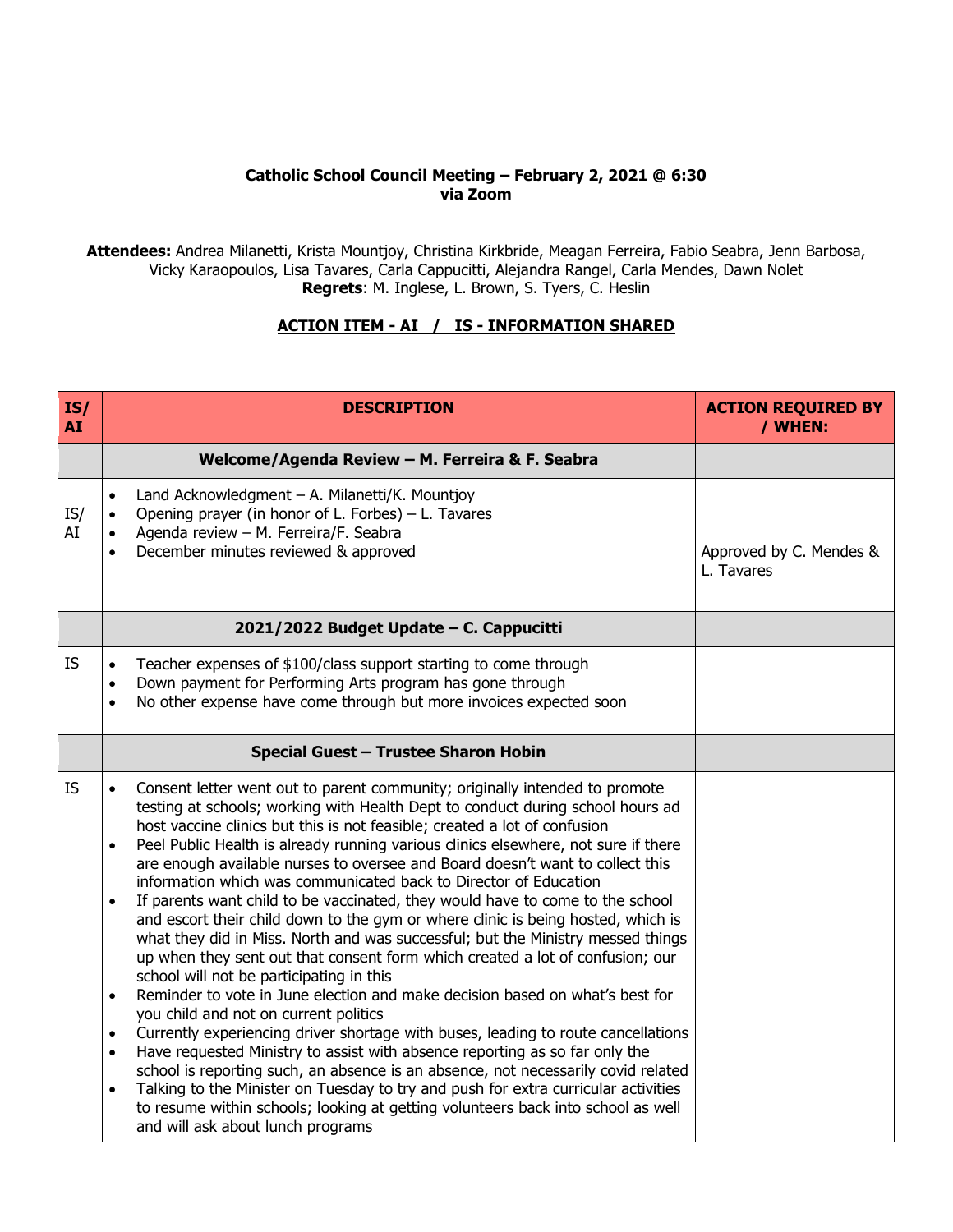|    | Principal/Teacher's Report - A. Milanetti, K. Mountjoy, M. Inglese, C.<br><b>Kirkbride</b>                                                                                                                                                                                                                                                                                           |  |
|----|--------------------------------------------------------------------------------------------------------------------------------------------------------------------------------------------------------------------------------------------------------------------------------------------------------------------------------------------------------------------------------------|--|
| IS | <b>Principals Report</b><br>Congratulations to our Vice Principal Krista Mountjoy on her appointment to<br>$\bullet$<br>Principal of All Saints school, effective March 1. Her deeply rooted faith and<br>commitment to Catholic Education and her joyful and kind spirit will be dearly<br>missed. We know that she will be welcomed with open arms by her All Saints               |  |
|    | Family. Thank you for everything Mrs. Mountjoy and God bless!<br>We will welcome, Daniel Reidy, who will begin early March as 0.5 Vice Principal<br>$\bullet$<br>of St. Christopher School; He comes to us with a wealth of experience, most<br>recently in his role as Vice-Principal of Adult & Continuing Education                                                               |  |
|    | Thank you for your support and prayers for the Forbes family, plans for a<br>$\bullet$<br>memorial will be discussed with the family                                                                                                                                                                                                                                                 |  |
|    | Kindergarten Registration - Encourage neighbours to register, online registration<br>$\bullet$<br>dpcdsb.org                                                                                                                                                                                                                                                                         |  |
|    | CSILC - School Improvement Plan - ongoing work to support goals<br>$\bullet$<br>Extended French Virtual Information Session Wednesday, February 9, 2022 @<br>$\bullet$<br>7:00 p.m. - The information sessions will provide an overview of the Extended<br>French Program and application process. Information sent to community via<br>email, registration links open Feb. 16-Mar.2 |  |
|    | Scientists in School Presentations started this week -thank you for your support<br>$\bullet$<br>ECO Events: Walk to School Day today, and National Sweater Day on Friday<br>$\bullet$                                                                                                                                                                                               |  |
|    | Mrs. Marshall is hosting a Scholastic Book Fair in school Feb 7-11- since COVID<br>$\bullet$<br>protocols are in place parents, Guardians friends and family, be sure to join us<br>online with our Virtual Book Fair Extension! Our online shop will b open on the<br>first day of our Fair, a link will be shared with you ahead of time to view<br>selections                     |  |
|    | Switch Learning Modes – remote class – in person – 4 requests does not impact<br>$\bullet$<br>our school as the students in our remote class are from various schools in the<br>board & in person to remote $-$ no requests $-$ do not expect any reorganization<br>in Term 2                                                                                                        |  |
|    | Covid Cases Communication: letters sent if school has been notified by member<br>$\bullet$<br>of school community (staff, parent of student) of presumed COIV-19 case -<br>letters to class and school, report to MOH daily absences, 2 RAT sent to all staff<br>and students                                                                                                        |  |
|    | Access To Hybrid Learning: Parents have identified that their child will<br>$\bullet$<br>temporarily transition to remote learning until February 22 O                                                                                                                                                                                                                               |  |
|    | A COVID-19 exposure (Student and/or family member has tested positive on<br>$\bullet$<br>aPCR or RAT OR has one of the major or two minor symptoms identified on the<br>COVID screener)                                                                                                                                                                                              |  |
|    | Borrowed devices are provided to those students that require them to access<br>$\bullet$<br>remote learning approximately 80 devices lent out                                                                                                                                                                                                                                        |  |
|    | SEAC PROGrant: TVO's Digital Outreach Programs For Mathematics Virtual<br>$\bullet$<br>Session on February 24, Time: 6:30 - 8:00 p.m. Register by February 17. More<br>Information                                                                                                                                                                                                   |  |
|    | Black History Month: On our daily announcements we are highlighting influential<br>$\bullet$<br>Black Canadians and Americans who have been advocates for change                                                                                                                                                                                                                     |  |
|    | Rosary Apostolate: virtual monthly visits to classes<br>$\bullet$<br>Virtue Assembly for HOPE and Self Control presented by Mrs. Cardoso and Mrs.<br>$\bullet$<br>Dewsnap and her class $-1$ student awarded book marks created by Mrs.<br>Lesinksi and Mrs. Dell'Orso - This month of February, focuses on the Virtue of<br>Respect                                                 |  |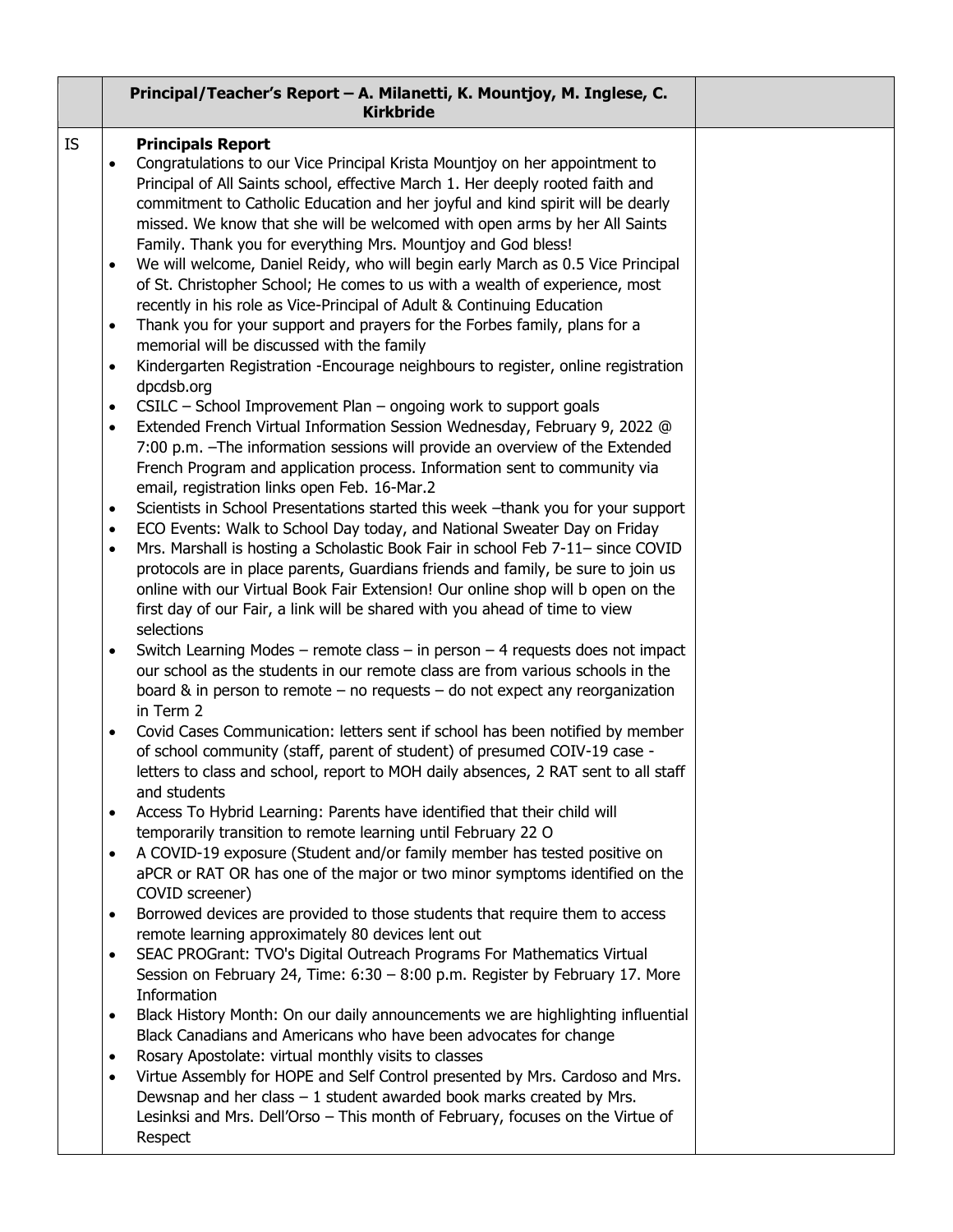|                                     | Recess Zones: we continue to be cohorting outside during recess breaks,<br>however we have made some changes to the classes assigned zones to allow<br>those who were in pavement zones to have an opportunity to play on the field<br>and those on the field to play on the pavement and access basketball nets or<br>pavement games<br>Winter Weather: Children will go outside for recesses and a 40-minute lunch<br>hour. On extremely cold days, we may limit the amount of time that students<br>spend outside. When temperatures are -25C or colder with wind chill, students                                                                                   |  |
|-------------------------------------|------------------------------------------------------------------------------------------------------------------------------------------------------------------------------------------------------------------------------------------------------------------------------------------------------------------------------------------------------------------------------------------------------------------------------------------------------------------------------------------------------------------------------------------------------------------------------------------------------------------------------------------------------------------------|--|
| $\bullet$<br>$\bullet$              | are kept inside. When temperatures are between -20C and -24C with wind chill,<br>amount of outdoor time will be reduced If it is warmer than -20C with the wind<br>chill, students will be expected to be outside during the entire recess period<br>SGF Report: posted on our website balance as of December \$28, 632.64<br>Reporting: Report Cards and Communication of Learning will be sent to student<br>board email accounts beginning Feb. 10 and by Feb. 15. Virtual<br>Parent/Guardian/Teacher Interviews will take place on Thursday, Feb. 17 after<br>school and on Friday, Feb. 18 during the day. Friday, Feb. 18 is a PA DAY, no<br>school for students |  |
| $\bullet$<br>$\bullet$<br>$\bullet$ | Picture Day: postponed due to COVID, date to be rescheduled<br>Wonderwall: concept plans have been shared for wall and floor, finalizing<br>designs to send back to vendor<br>Health Pass: thank you for your support in completing the covid screening each                                                                                                                                                                                                                                                                                                                                                                                                           |  |
| $\bullet$                           | day with your children and dating and signing the Health Pass<br>COMMUNITY INFORMATION BULLETIN Consent Form: School-Based Vaccine<br>Clinics for $5-11$ -Year-Olds – sent by email today                                                                                                                                                                                                                                                                                                                                                                                                                                                                              |  |
| $\bullet$                           | School Bus Zones - St. Christopher is Zone 1: If buses are cancelled, school<br>reverts to online learning for the day. Full day of synchronous instruction                                                                                                                                                                                                                                                                                                                                                                                                                                                                                                            |  |
|                                     | <b>Teacher's Report</b><br>All programs/presentations for classes have been booked. Some classes have<br>had their scientists in the school already and they've enjoyed it so far                                                                                                                                                                                                                                                                                                                                                                                                                                                                                      |  |
|                                     |                                                                                                                                                                                                                                                                                                                                                                                                                                                                                                                                                                                                                                                                        |  |
|                                     | Parish & OAPCE Update - L. Tavares & V. Karanopoulos                                                                                                                                                                                                                                                                                                                                                                                                                                                                                                                                                                                                                   |  |